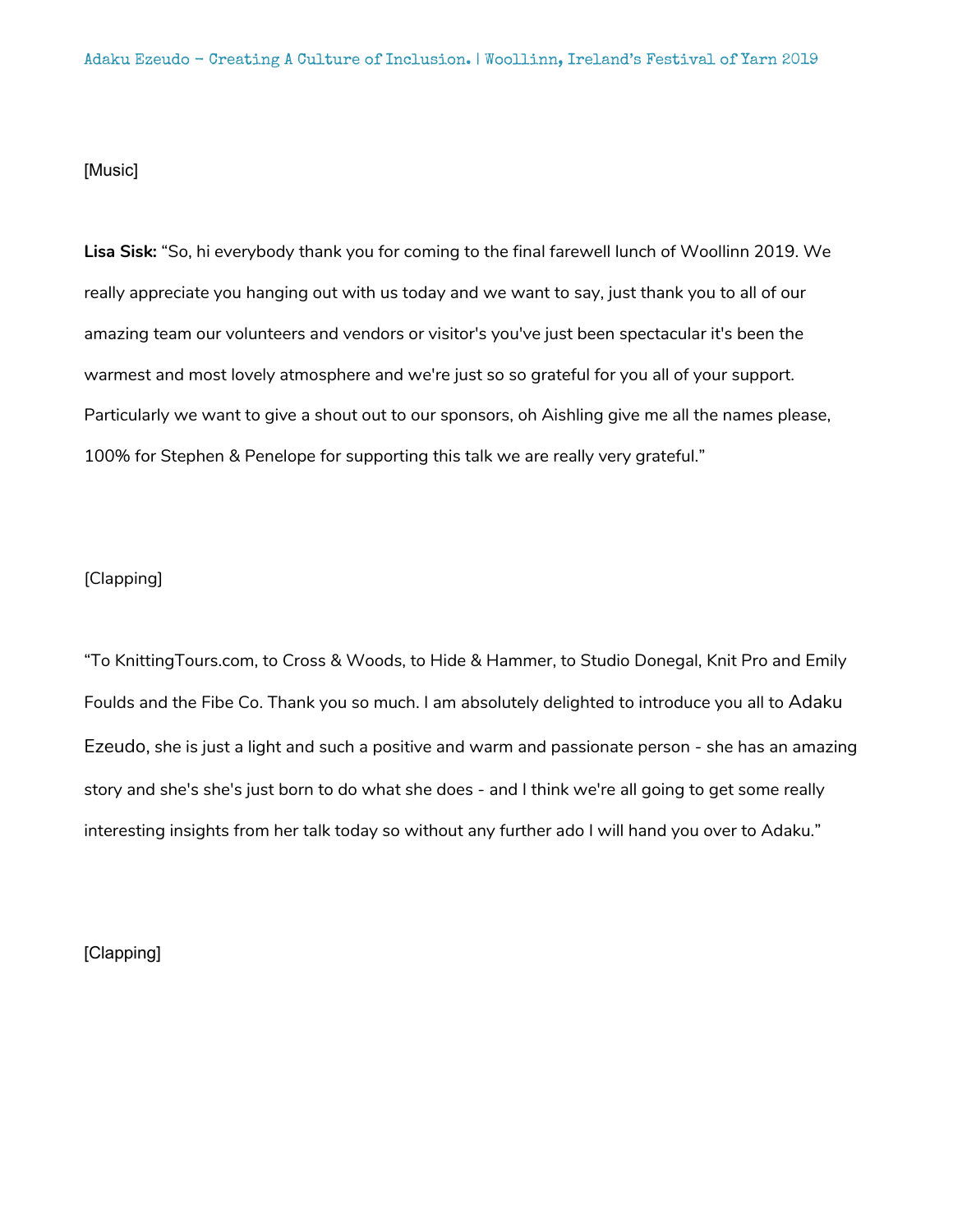Adaku Ezeudo - Creating A Culture of Inclusion. | Woollinn, Ireland's Festival of Yarn 2019

# **Adaku Ezeudo:**

"Hi everyone."

**Crowd:**

"Hi"

**Adaku Ezeudo:**

"Good afternoon."

**Crowd:**

Good Afternoon

# **Adaku Ezeudo:**

"I can see so you guys have had some lovely lunch. I hope you enjoyed it."

**Crowd:**

Nods "Yes"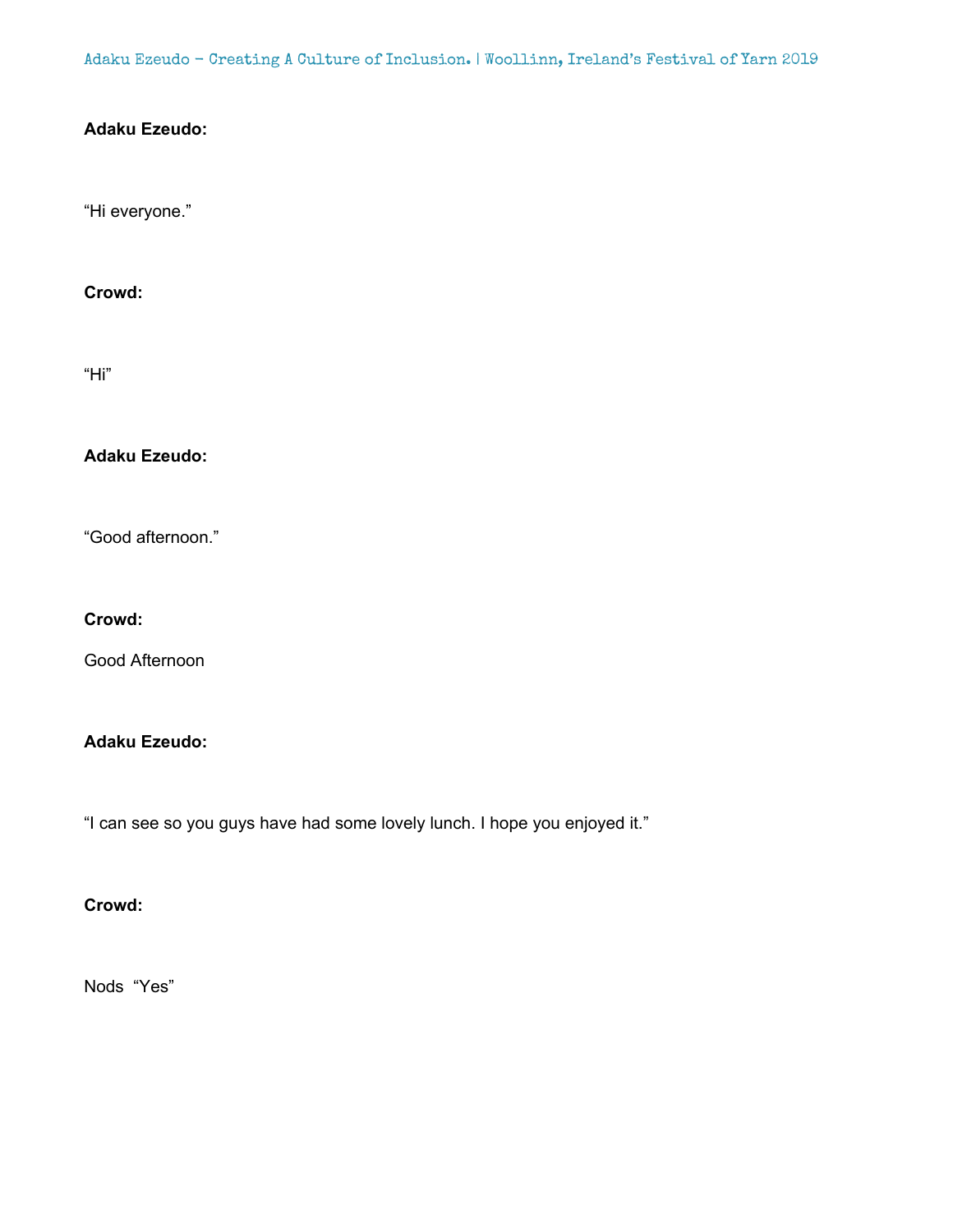# **Adaku Ezeudo:**

"Great stuff. I'm really, so happy to be here today and I'm delighted to have this opportunity to speak to you. I can see hands knitting. That's amazing. How do you guys do that? I am so impressed!"

"So, first of all I would like to say a big well done to the organizers of the Woollinn festival and thank you for asking me to come here to share my story, to share myself with all of you I really do appreciate it and yeah, I think they deserve a round of applause for an event like this.

# [Applause]

"Well done, well done."

"So while I have the podium, I would like to take a few minutes to tell you a little bit about myself and why I am passionate about furthering diversity and inclusion throughout Ireland. I will also talk a bit about Phoenix Rise Consulting, that's my diversity and inclusion company, and again share a few ideas on how small businesses like yours can begin to make a journey to inclusion."

"So, I'm originally from Nigeria and I'm living in Ireland for about 18 years and I do feel at home here now. I was traveling to a place where I knew very little about and I didn't really think of what life and the practicalities would be at the other end of that flight. And when I look back now, I think I came here on a wing and a prayer.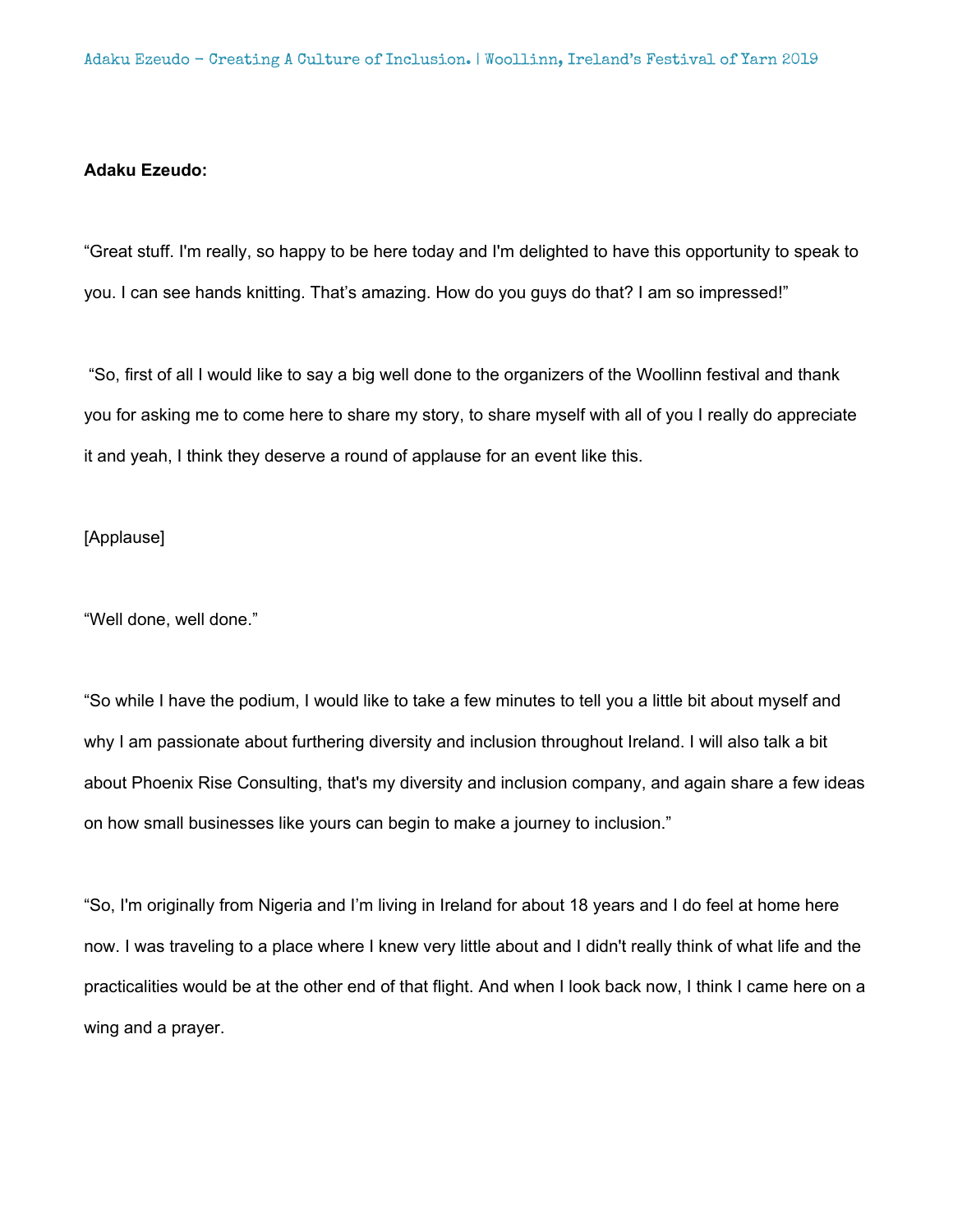"This is the reality for many people that have made similar journeys to find a better life. So although English is my first language in Nigeria, I found out that in Ireland we use the same language differently. For example when an Irish person says yes, sometimes they mean no."

### **Crowd:**

**Laughter** 

### **Adaku Ezeudo:**

"Or when they tell you "we must meet up for a cup of tea!" It does not mean that you show up the next day in their house expecting the cup of tea. It's just their polite culture, They are just polite and they just don't know how to say no."

"So that was some of the challenges I faced coming to Ireland because that confused me. Like what do you mean? You know. What are you saying ?

So apart from the language barriers, I discovered that my, the qualifications that I had achieved in Nigeria and I brought to Ireland were not recognized. I was either told that I was overqualified or I didn't have enough Irish experience. So I had to take a few steps backwards to be able to get my you know, to be able to get my foot in the door.

So I went back to a course in insurance that I didn't need but because the course had work experience attached to it I just said I would do it because I wanted to get a job. So after we finished the insurance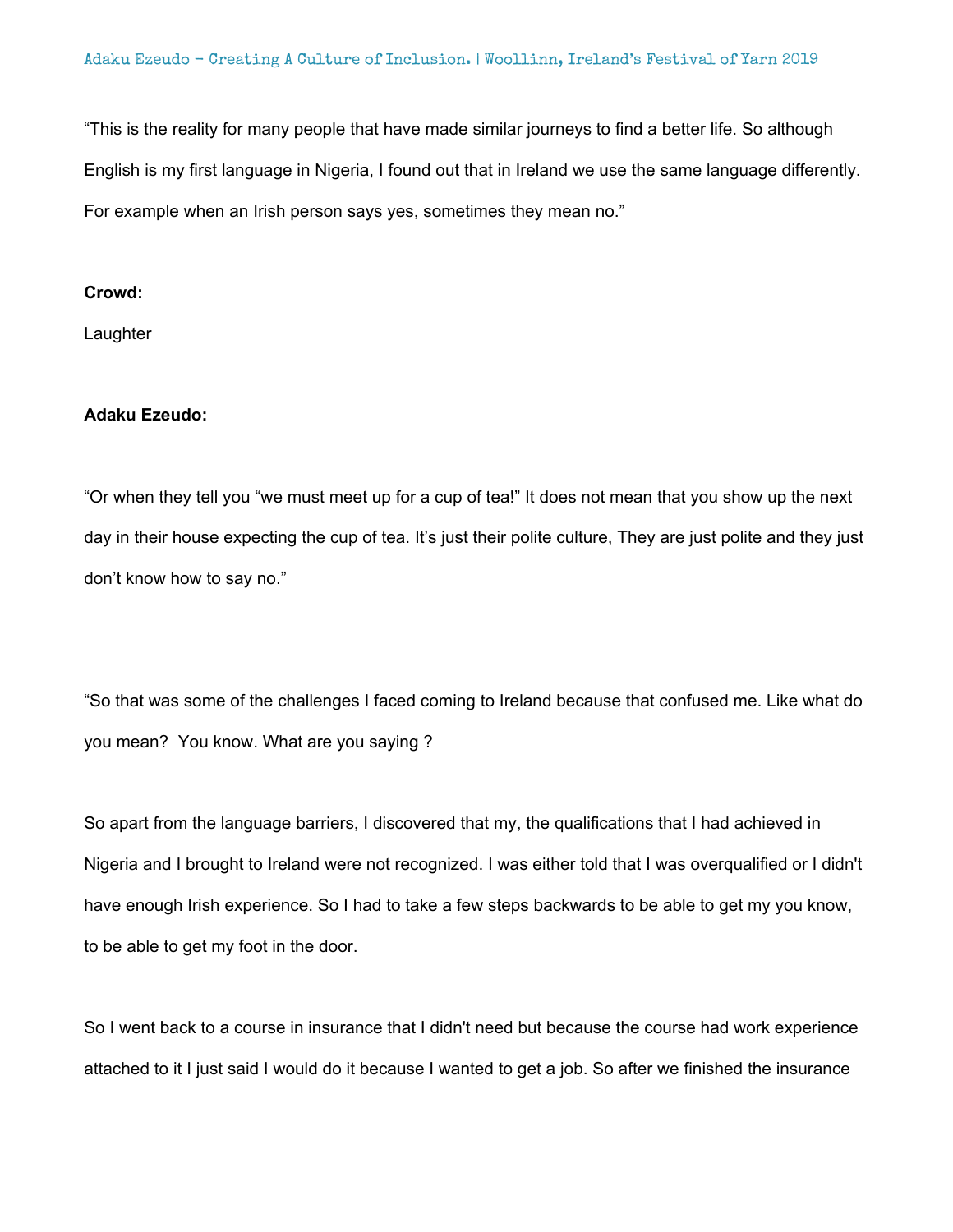course and it took me nine months to do the course. So you can imagine how much time I had to invest but after we finished the course, we were about maybe 21 people there. We had two Nigerians and the rest were Irish. Every Irish person got work placement opportunities but I and the other guy from Nigeria did not get anything. So we were just like devastated.

We are shocked like why us?

But why? We had the best results?

So that was quite, like, it's unfair but I didn't understand what was going on.

So the course director, I remember, told us "You need to show that you are confident and you know what you are doing. Go out there and you know, make the phone calls yourself"

And we tried and tried... Nothing. And so he picked up the phone himself and talked to a few companies and within two days we are accepted. But that taught me something.

It taught me that having the best results, having a distinction did not matter I did not get your foot in the door. What worked was contacts. Who did you know? But again, that left me a bit confused about the Irish system.

Anyway so I linked in with other Nigerians in the system in Ireland and who are also in the same boat as me. Trying to find out "What's the story?" " What's your experience like?" and I realized that we all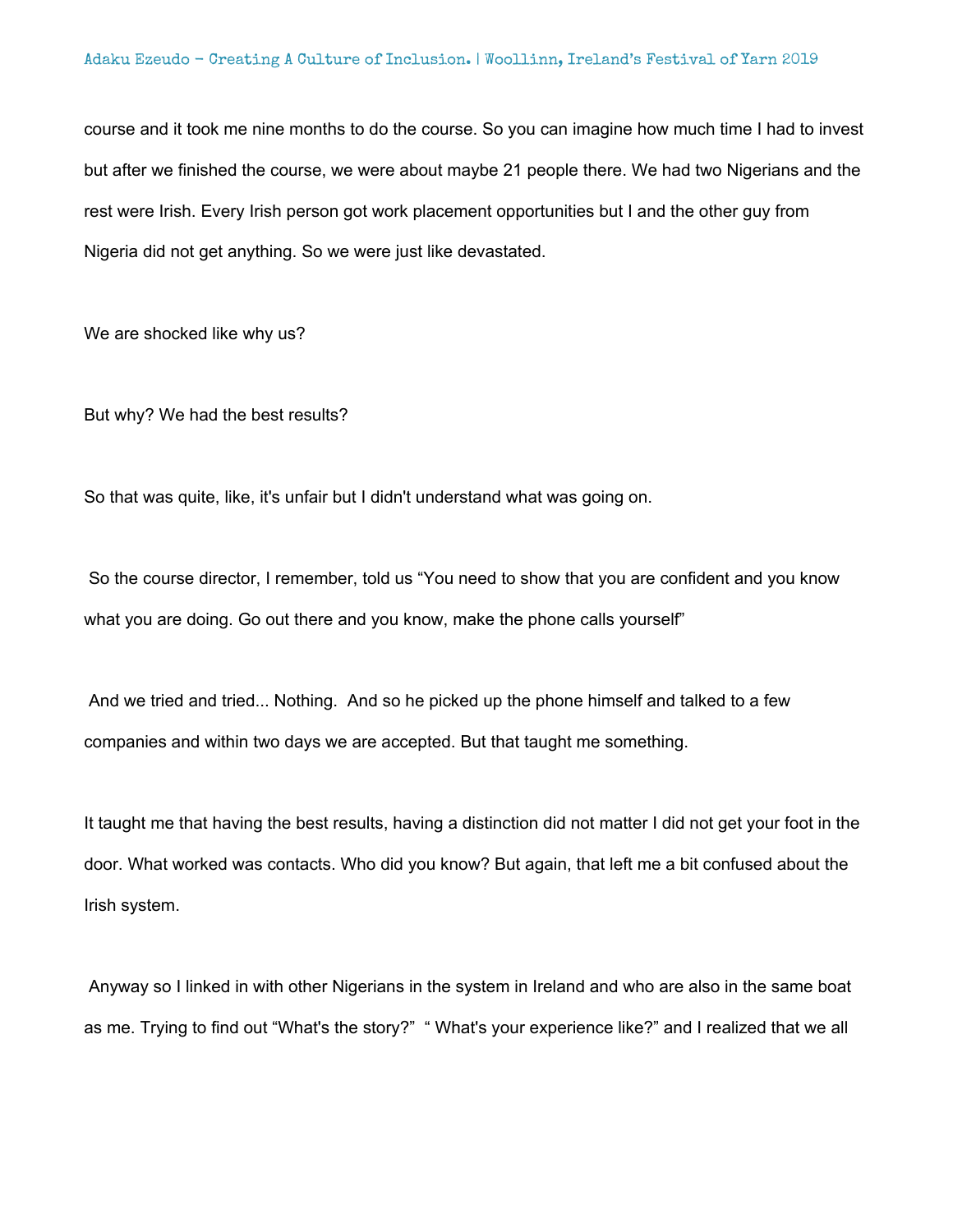had the same issues. We're not going anywhere. We are going round in circles. We're not, you know getting jobs, or we are offered a job as cleaners in a hotel.

So I was like no. I can not. I have an accounting background. I can't do cleaning job, that's gonna kill me, you know. So, I said no but some people said "oh well that's it. That's what I can get. Fine, so I'll do it."

But I said no. So I later found work in the corporate sector, many years later and I was able to provide for myself but again you now talk I began to wonder after all this fight to get into this corporate or more like, I was horrified. Now I was like "I don't want to be here. I want to leave this place, it's not me."

It wasn't in my job. I found out that I really I love to work with people. I like to do work that aligned with my values. I realized that I wasn't behind-the-desk kind of person, a 9:00 to 5:00...no. I know that's not for me. I was more into, you know, work that allowed me to make a difference.

So I went back again, you know, I wasn't sure how do I leave this corporate world and do this? This really confused me. So I got another Master's degree in Kimmage and after that I hit a brick wall again because I didn't get a job I wanted. I wanted to move from the corporate world to the community sector but no charity would accept me. They said I didn't have charity experience, I was more financial. Like, what you guys want? I mean I have experience, come on, but that didn't work. so with time I was able to overcome all these issues, you know, because of my dedication to persevere, to network, and my willingness to learn.

So this has allowed me to navigate life here in Ireland.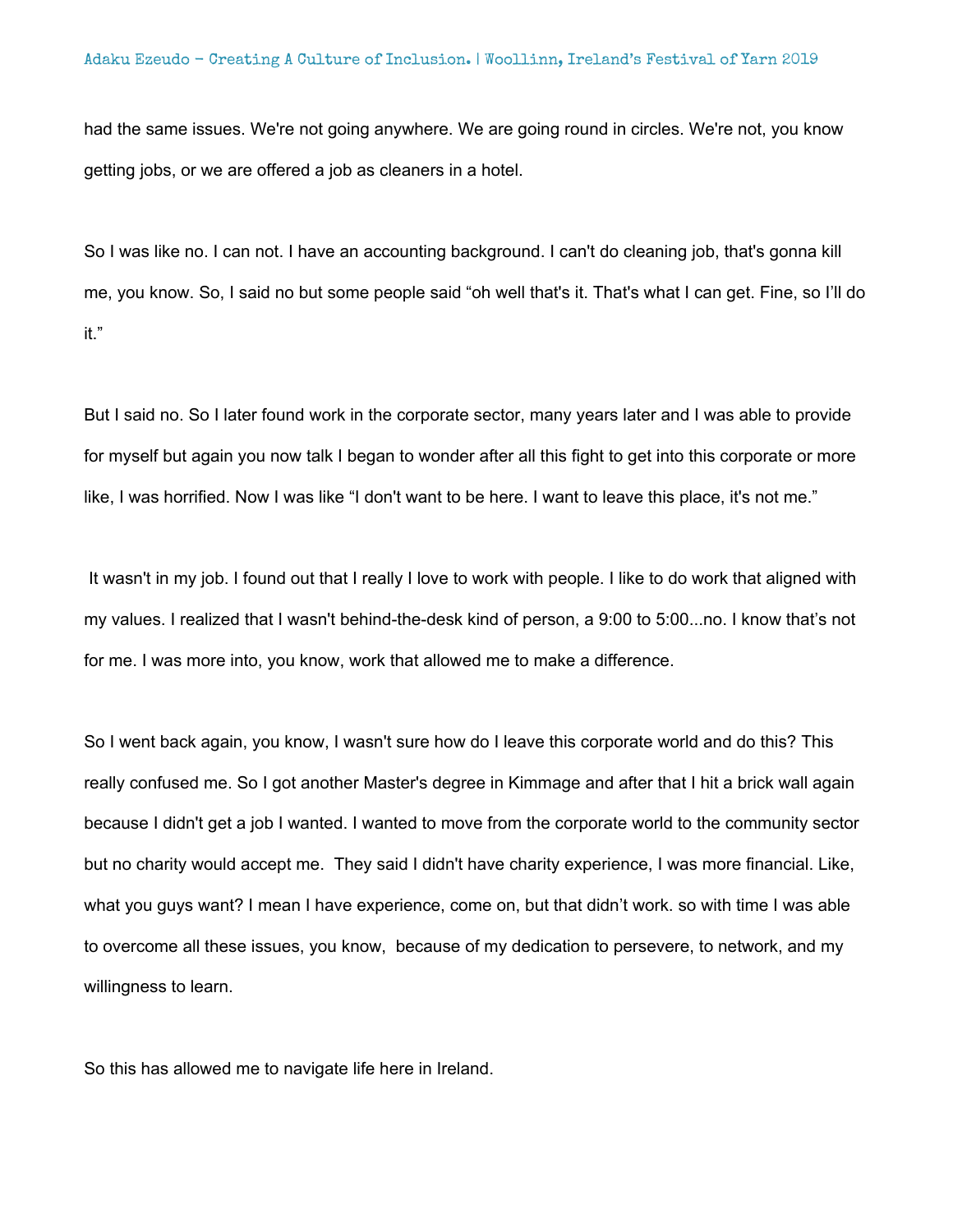So I'm aware that not everybody has these skills, to get up each time they get knocked down. It's not easy. Some people get disenfranchised. They're like, "I can't do it anymore" but because of my nature, I could do it. I could keep going, I keep believing, you know. I am able to get to where I am.

So I remember then my Irish colleagues would tell me "oh why don't they see a lot of ethnic communities in mainstream events? I know that Ireland has become so diverse, so why is, you know, so why are there people from ethnic minority groups not in, you know, in events.

So I said "Okay, that's something I hope I can influence through my work"

And I know that really and it can be daunting even for the Irish people as well in terms of networking,you know, you have to stand-up and present yourself and not everybody is confident and comfortable talking in public.

Anyway but can you imagine how difficult it is for somebody that English is not their first language or for someone who has a strong accent or even for people like me who have a stammer or people that come from a different culture where networking is not,yeah, it's not, it's not the norm.

So even if I had in my own head I thought I have achieved my goals. I worked in the corporate sector, you know being able to overcome my challenges. But I knew the type that gets used to my new life and I'm moving on from that. I still think of how tough things we're when I was trying to settle down in Ireland. And I was coming with an education, as an accountant from home, and so how much more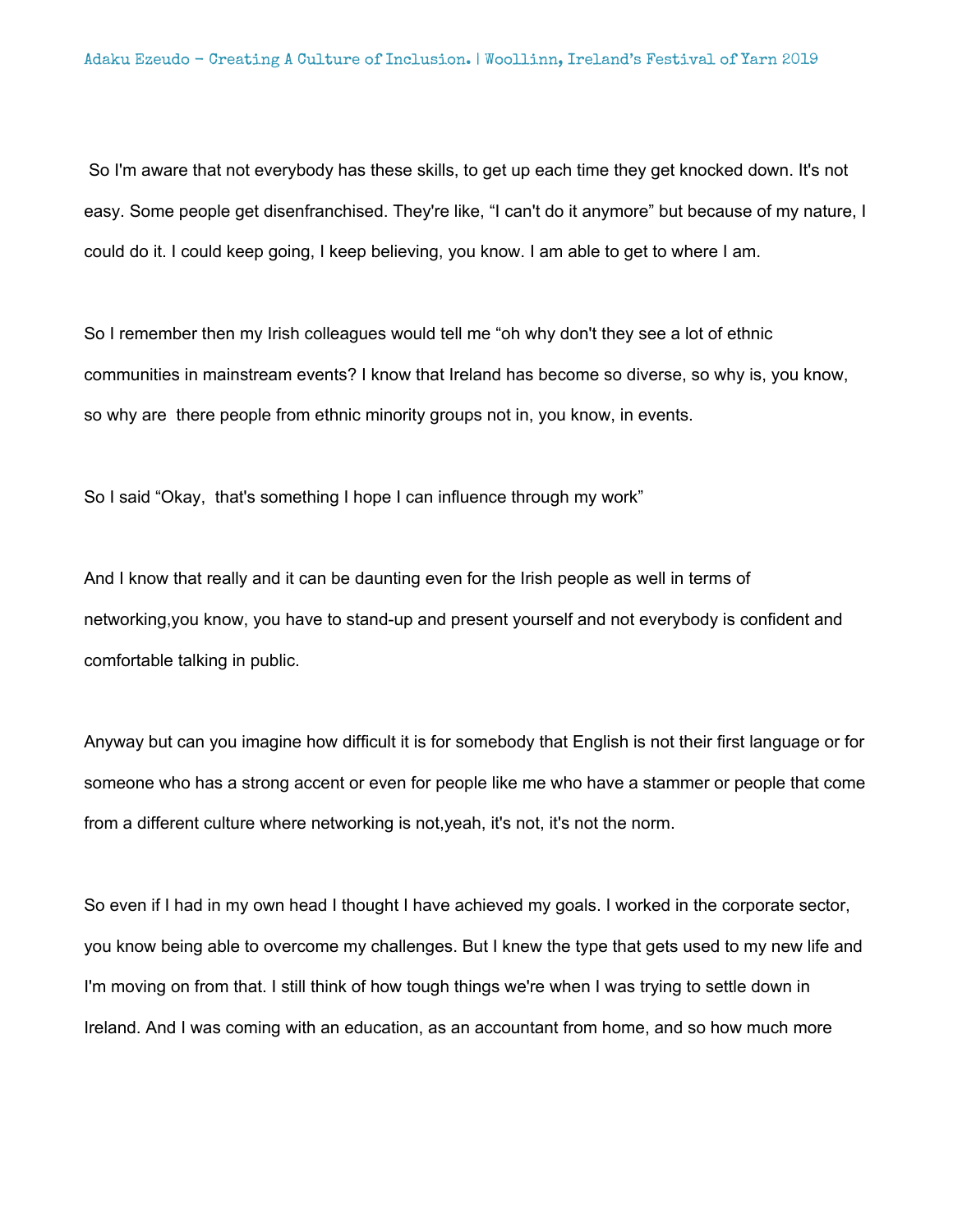difficult is it for those that are, that had, you know, a nasty experience, a trauma before coming to Ireland.

So this was the driver behind my setting up of Phoenix Rise Consulting because like a Phoenix I rose from the challenges of discrimination, from microaggression from bias and I believe that I could help other people too. So now I help migrants like myself, to develop cultural awareness and skills and that positive mindset so that they can participate in Irish society as equals and are valued has equal contributors to the Irish society.

I also work with organizations helping them to understand the significance of diversity and inclusion and also help them to improve their cultural competence so that they can reap the incredible benefits of diversity and inclusion. I also provide coaching one-on-one coaching for businesses who are looking to take the first step, who don't know how to begin to navigate this journey.

You know, that's part of some things that I do but again if you look at it I'm just one person. I can only do so much and in order for us to enjoy the wider benefit for, you know, to Ireland's economy as a whole, we all need to play a part. Whether you're a small shop owner, a designer, a publisher, or an event organiser, we all have a role to play.

To achieve in diversity and inclusion it sometimes takes time and effort. It's not something that you say "Oh, the manager will take care of it" or "The CEO will take care of it." It's something that requires small everyday actions of every one of us so that we can all, you can, we can make a profound impact.

A good quote which I use to challenge myself is "If not me, who? If not now, when?"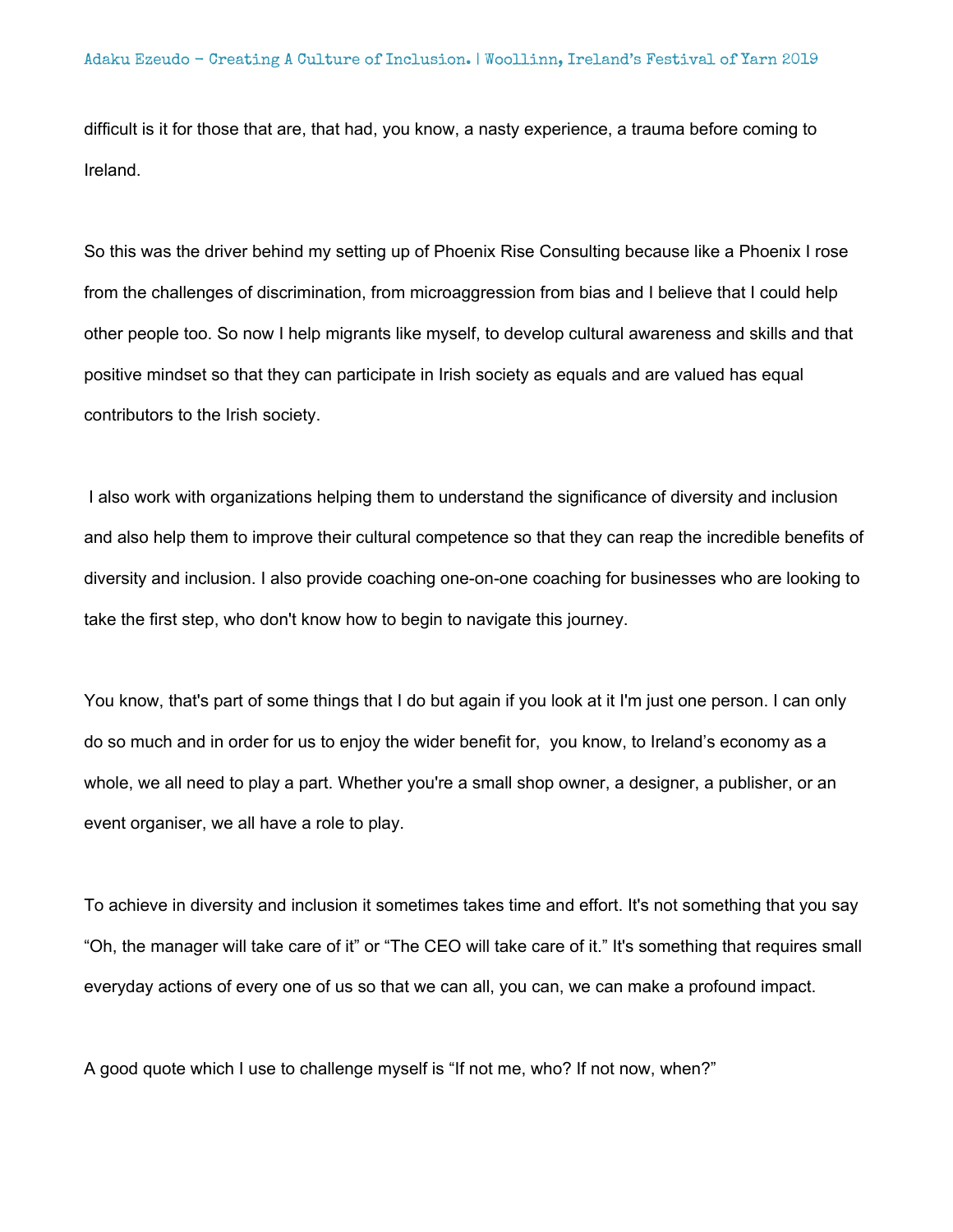So as business leaders we have a responsibility to ask that question of ourselves on a regular basis. Leadership is both a privilege and a responsibility. So whether we take that privilege without living up to that responsibility, is up to us. And that is why I am here, to make it clear to you that diversity and inclusion makes business sense and it does pay very generous dividends over the long term.

According to, I have some figures here and I hope not to bore you but it's so important. According to McKinsey, companies in the top quarter for racial and ethnic diversity are 35% more likely to have returns above national industry medians. According to Gardner, highly inclusive organizations generate 2.3 times more cash flow per employee, 1.4 times more revenue and are 120% more capable of meeting financial targets.

However when we look at the figures in Ireland, there is an over representation of migrants in unpaid employment. Migrants from Spain for example, 16% of them are in unpaid employment, migrants from Poland, 25% and from Nigeria, 49%.

In 2016 the unemployment rate of migrants to that 15.4% against the Irish natives at 12.6%. So when we look at the figures by race and nationality it represents a very sharp divide with the whites at the top and the blacks at the bottom of the economic ladder. For example, Western Europeans recorded the lowest unemployment rate, the French 7%, the Germans 8%, Italians 9% followed by the Eastern Europeans, the Polish 13%, the Latvians 17%, then the Africans recorded the highest unemployment for maintenance...43% and for Congolese 63%.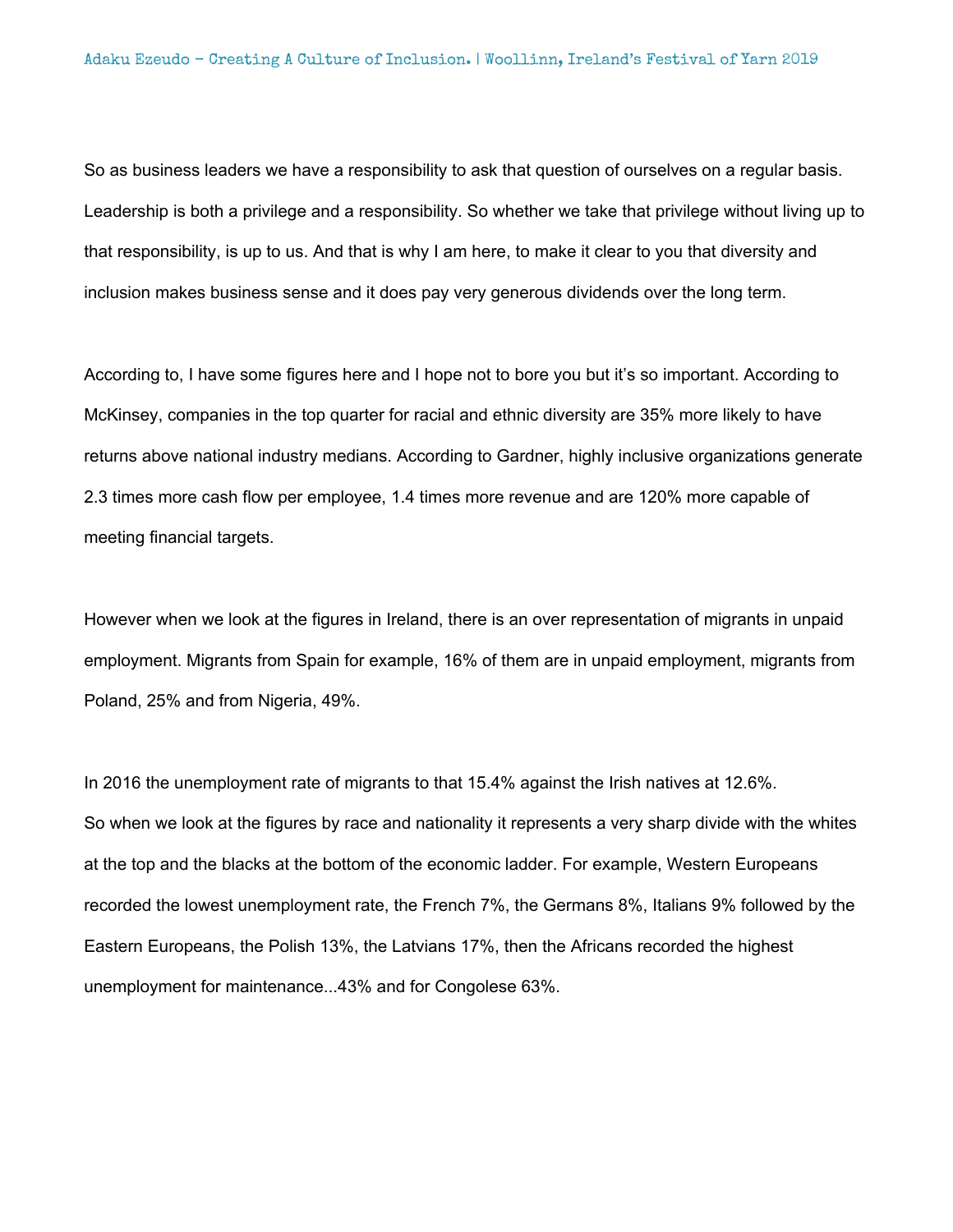So my question to you is, what small step, can you take as an individual or even a business to begin to bridge this gap? How can we begin to create a culture of inclusion?

So that's really why I'm here. So I told you this story, my story, to kind of see, that's just a bit of my story. My story is much bigger than that, but to tell you that the challenges that I faced 18 years ago and the statistics are still saying, not much has changed particularly around the migrants end of things. So as a business, what really can you do, to create a culture of inclusion?

So these are all ideas so that it's something, that if it's one thing that you can take away from here and say I'm gonna do something. That will make my day.

Even though I may have 10 or15 points but if there is one thing that makes you say "This works for me. This is an easy step." Please do that. I really, I will appreciate it.

So the first difference, as a business you need to commit to inclusion. And by that I mean without commitment you cannot start anything even if you're planning a wedding tomorrow, you're getting married, I believe you want to get commitment from your partner. Right? You just don't get married by faith. So ask yourself "Does your business have a diversity and inclusion policy? Do employees understand the policy and what it means in their roles? And there should be an emphasis on 'This is not just a-nice-to-have'.

You know sometimes we have this shiny policy that looks good, that yeah, we have adopted "We are good." But it's not. We don't want, you know it's not about having a nice-to-have policy, it's about saying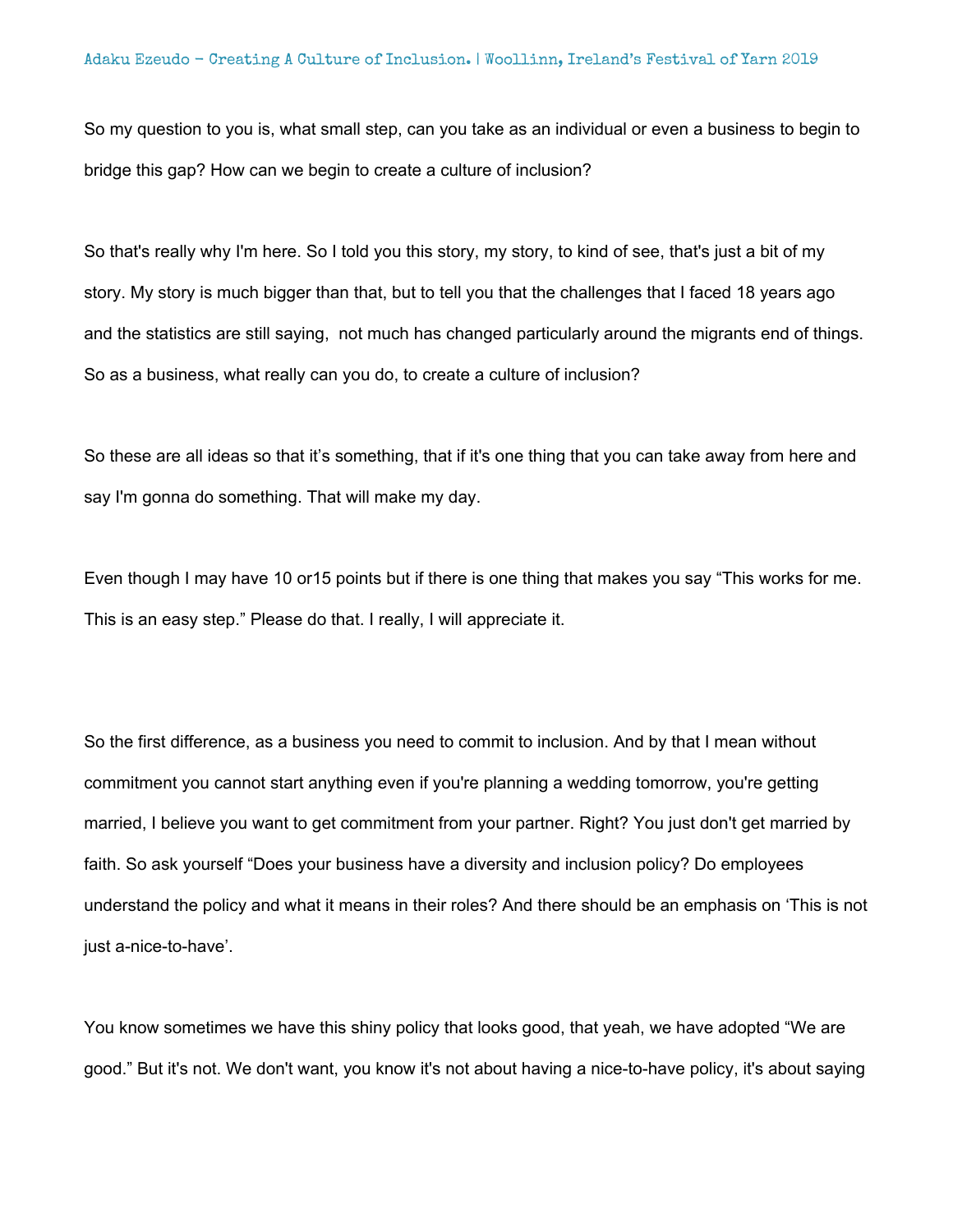"This is the way we do business here. We are inclusive. We embrace people from, you know." And again diversity is beyond race and ethnicity or gender. Now let's you know it's very, you know it's about age, you know, you all know the differences here.

But my specialty is race, ethnicity and culture but it's about, it's much bigger than that so you could choose an area of diversity that works for you. And you connect with it and begin from there. So you need to create an honest to zero tolerance policy that is respectful and focuses on inclusive behavior and to continue to reinvent yourself as a business because the future is inclusive.

You also need to create inclusive products. I see your hands and I'm so positive that I know someone had to teach me this [knitting] now. I really love the way I'm quite impressed.

So by creating inclusive products it's about designing products with different facets of diversity in mind. Gender, are you thinking, I know it's weird, you know, if we're thinking, gender, age, ethnicity, I know, but that's what I want you to think of "Who are you? Who is this for? Who is your audience? Does it just suit one kind of,you know, people? How can more people access and appreciate what you do?"

So the first step towards inclusive designs, I'll call it, is to begin to read and to recognize exclusion. Start observing. Start asking questions and listening to learn from human diversity. Every decision that we make can raise or lower barriers to participation. It's our collective responsibility to know what these barriers to inclusive products/inclusive services and experiences.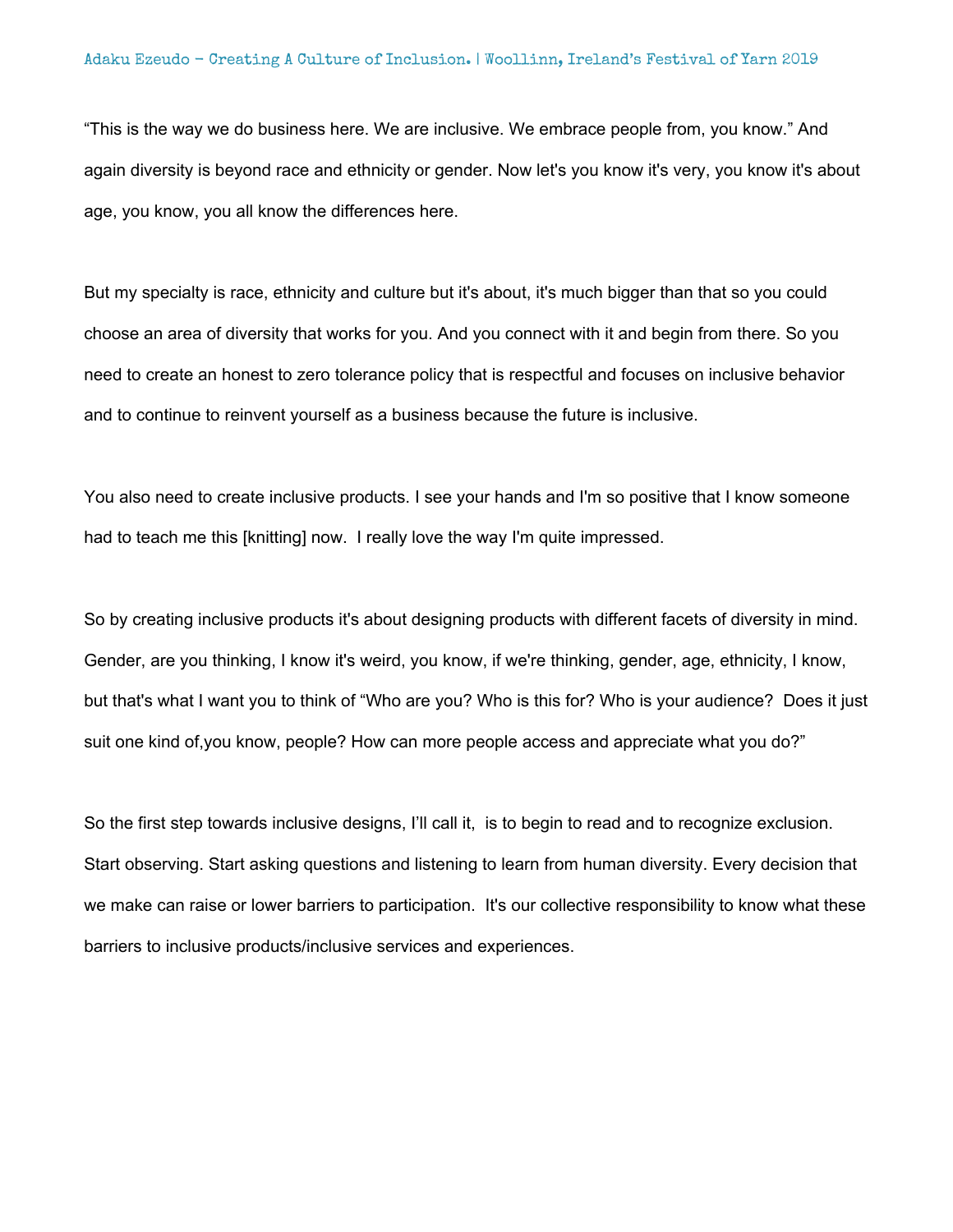Another point I would make for the SMEs is to use inclusive at advertising and marketing. Every business that uses inclusive marketing have often experienced increased sales and revenue. I would like you to begin by re-evaluating your marketing and thoughts and strategies.

Some important questions to ask your service "Who is represented in my ad? How do you advertise? Where do you advertise? What platforms do you use and are they the same tools for the same people you've known that you're used to over the years or could you do something differently this year or next year?

So, okay maybe there's some people I want to work with people, with older people, people with a disability or ethnic minorities. You need to know.

But how do you...what do you do?

Start to focus and think about the group you want to support. It helps you to think. Exactly how can I reach them? Even though that may be a problem, at least you know what you are looking for so that you can talk to somebody. How can I reach this group of people I want to see? How can I learn to improve on my designs on my thinking so I can cater for them?

So the next point is to create strategic partnerships. This is one where you have an opportunity to level the playing field. You may consider, for example, to partner with a minority-owned business to host an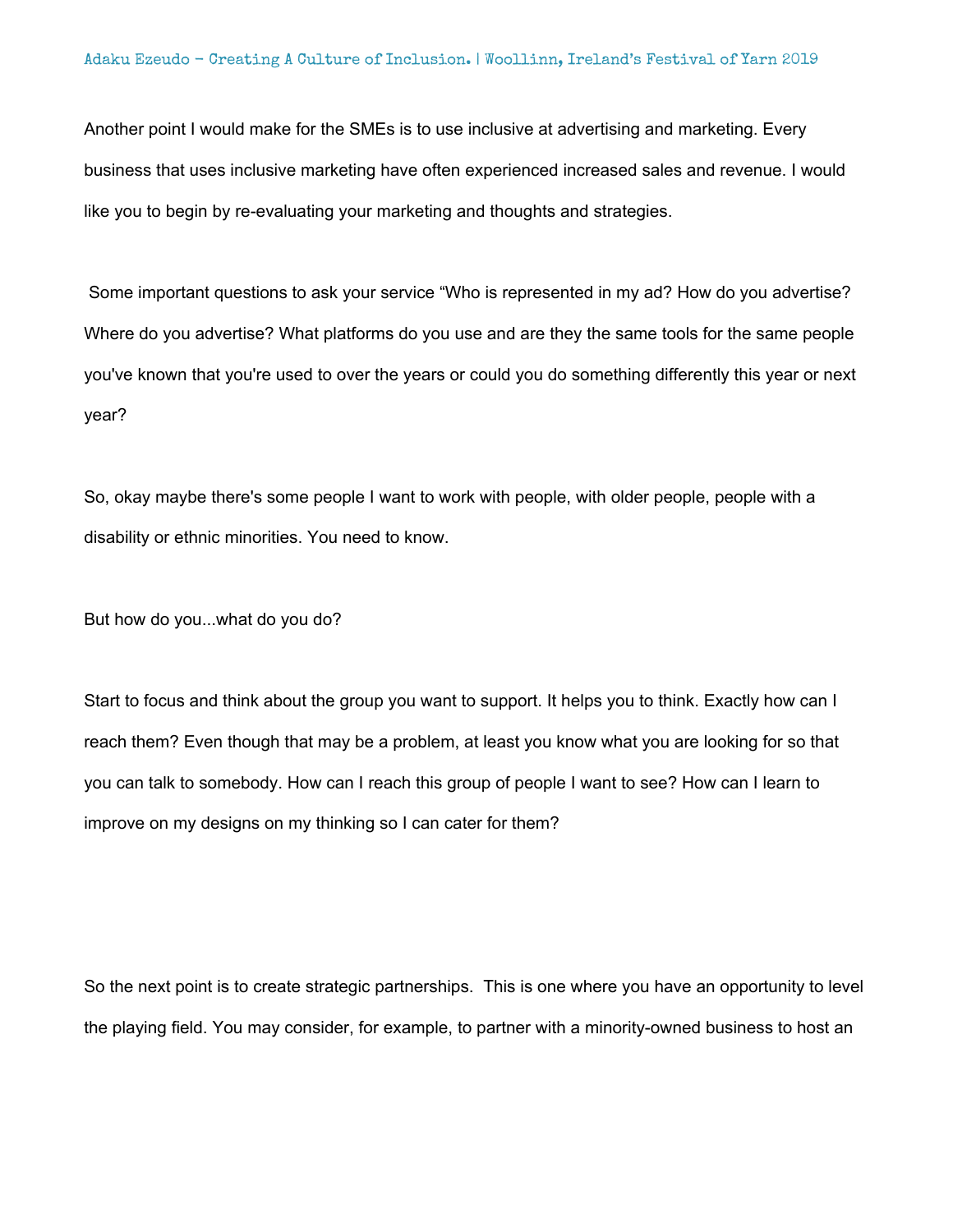event. It's amazing the kind of information and knowledge or ideas that could come out from, you know, come when you have somebody from a different background adding value to what you do.

It's amazing the kind of contacts or the networks that you, that your business could expand to what once you're able to think who else, who am I excluding? How can I bring some somebody that's different in?

So for individuals, I have some ideas for you as well.

Have an inclusive mindset. Everything always starts with the head. It starts with the mind.

There's a famous quote by Henry Ford's that says "If you think you can or if you think you can't, you are right."

And that means that we have the, you know, there's power in our thoughts. Our thoughts can empower us or defy us. It's up to you. If you think "Yes. I know I can do this." It's just the first step.

I know I believe in diversity. I know that you know Ireland has become so diverse and I believe that I can do something, one thing, and you'd be surprised. How does having that positive thought and attitude can lead to, you know, ways that things are or ideas that can make it happen. So acknowledge.

And another point is also acknowledge your bias. We all have biases. I'm biased. Everybody is but the important thing to know is about it. Be aware of it and be aware of when it's going to come in the way of making decisions that could make or break. That's why it's important for the likes of a HR to always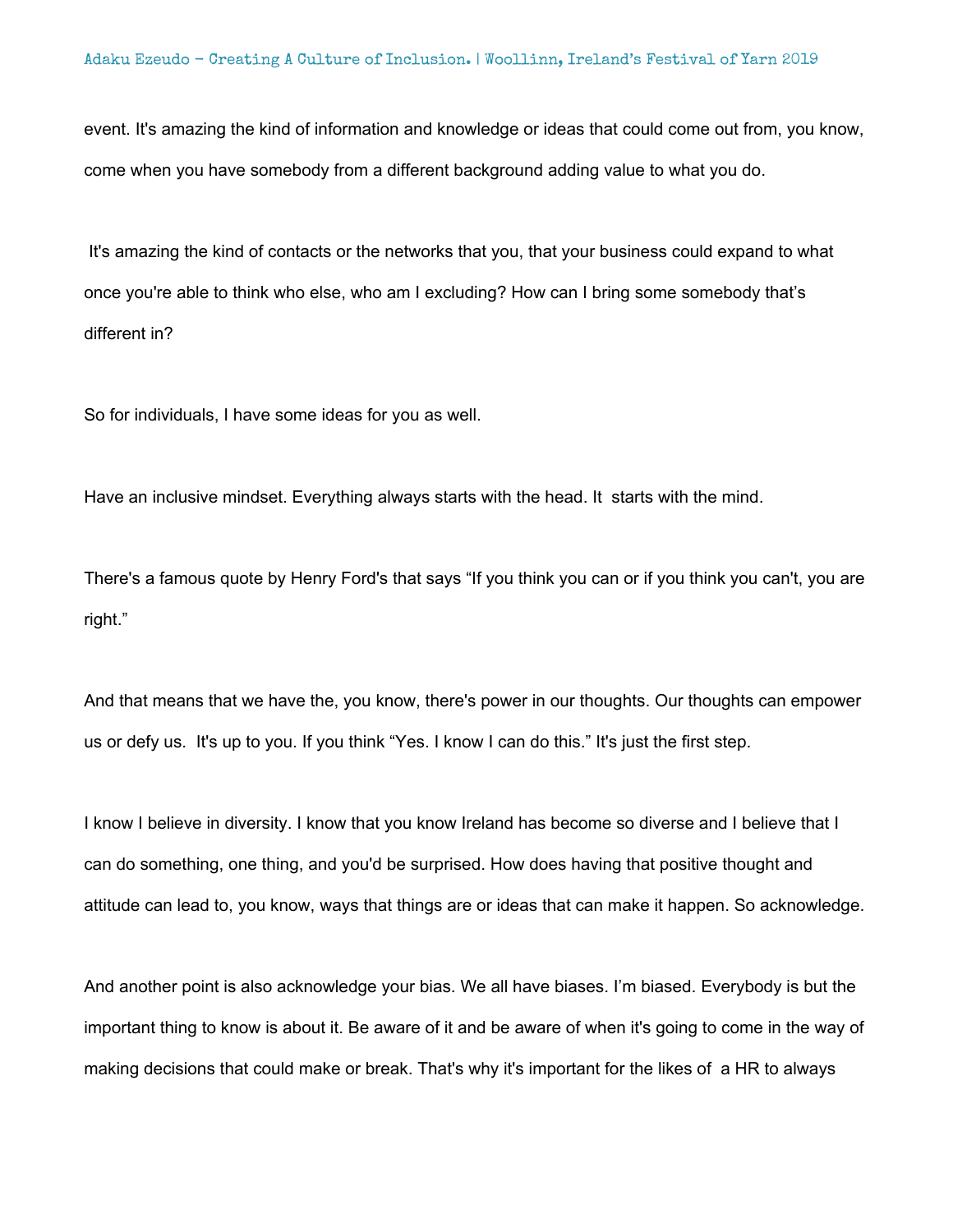#### Adaku Ezeudo - Creating A Culture of Inclusion. | Woollinn, Ireland's Festival of Yarn 2019

have, I know some of you don't have a HR department, I know but I'm just talking in general that for HR, it is important that you know that in terms of recruiting you are you making sure that you are, you've gone through a diverse pool to select the best candidate. How in terms of... I don't know maybe some of you have a magazine you want to promote and it'll engage a model to you know for your magazines. How do you go out of your common pool that you're used to? How do you do that? How else can you include those that are you've never used before?

So host unconscious bias trainings and workshops. Invite speakers from diverse backgrounds and cultures to speak at your events. Again recognize your privilege and when I say, privliege, like it doesn't mean that you have ten million in your bank account. No it's not about wealth or money. It's about those things that come naturally to you that may not be natural for me.

For example as an African I remember when I was preparing for this speech and I was trying to talk. I'm free to practice in front of my kids, I have three daughters and they were all born here so that is a privilege for me, having kids that are born here even though I'm part of a much marginalized group or a minority group. I still recognize that I still have some privileges.

And I remember my daughter telling me "oh you don't pronounce it that way. You need to say.. learn" Like I was saying ...I don't know how I pronounce 'learn.' Come on, yeah. Then I said, yeah, because you're Irish. I'm not, you know, I stopped. So yeah so that's her privilege. It comes to her naturally, I couldn't talk like that and I don't want to be acting fake here.

Can you imagine me coming here saying "Recognise your privilege." [Here Adaku is attempting an Irish accent]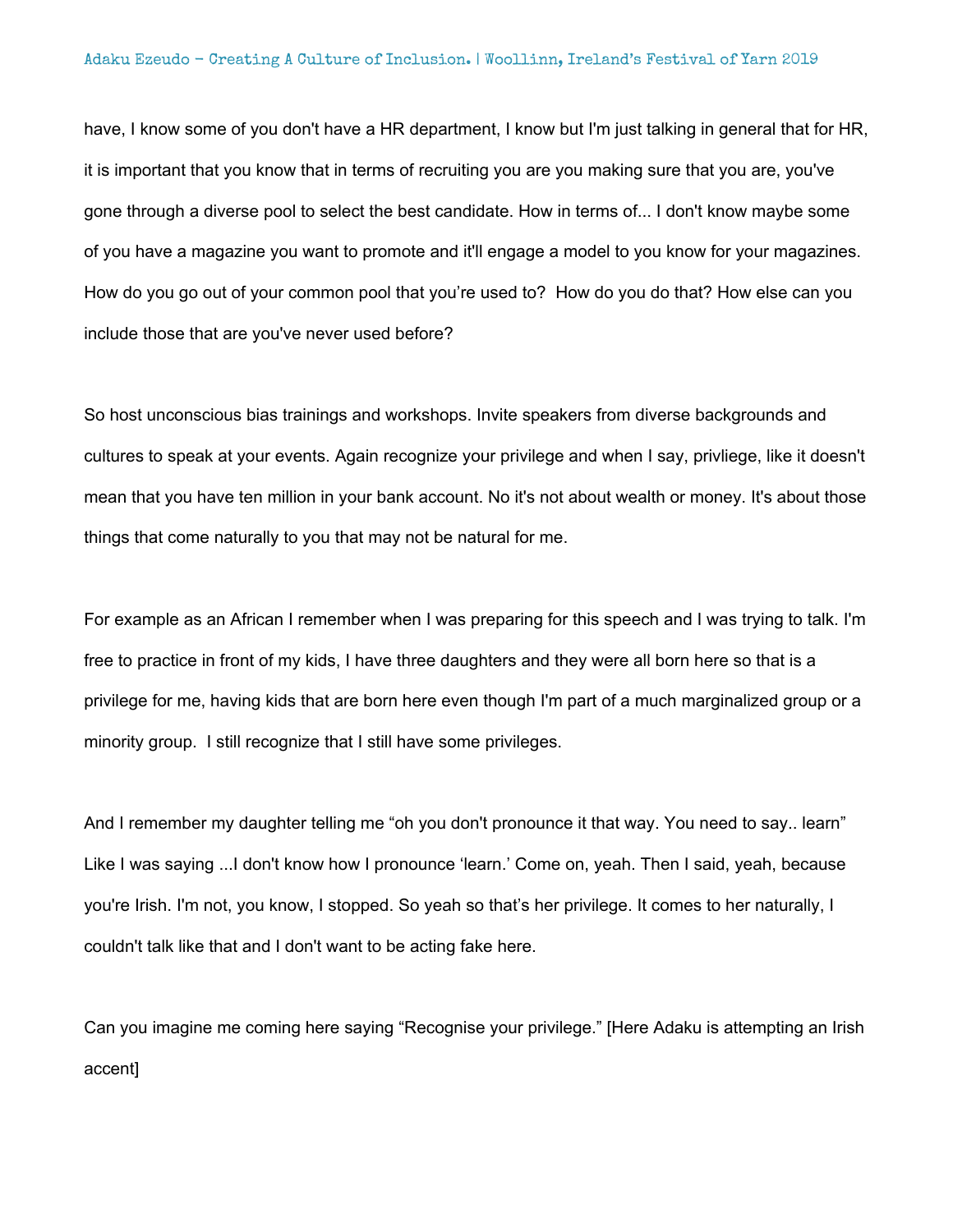## [laughter]

Is so silly. I never I will be like that... That's not me. So that's..[laughter].. why, it's a you know it's a privilege. Having an Irish accent is a privilege. You may think it's not it but it is, you know, and use that privilege to your advantage, to open doors for those that do not have the same privilege as you.

Again, become an ally. An ally is one that says I want to stand up for marginalised communities. That is going to stand up and say, you know, in a true personal commitment saying "I want to support them. I want to be their champion. I want to be their voice. "

There's some things today if I want to do or achieve that I know might work better when I have an Irish person being beside me. That's just the facts, it's just so I recognize that. So I'm better off.

Again I always talk about empathy. It's not fair on me also to expect the opposite. I'm going to make, I don't know... a perfect example:

I haven't met you before when I come in from nowhere and I thought making demands and you would be like "Who's this? Girl's crazy!" But if I came with somebody that you know or another person that you relate with, that can speak on my behalf or try to connect us, it's easier for you. So we have to kind of you know, so that's kind of what an ally is.

So become an ally and stand up for people that are marginalized. Again - love out loud. How do I mean, "love out loud"? You know, if you really want to, if you can say that you an ally or you support diversity or inclusion. It doesn't matter. This group that you are trying to work with, the key thing is that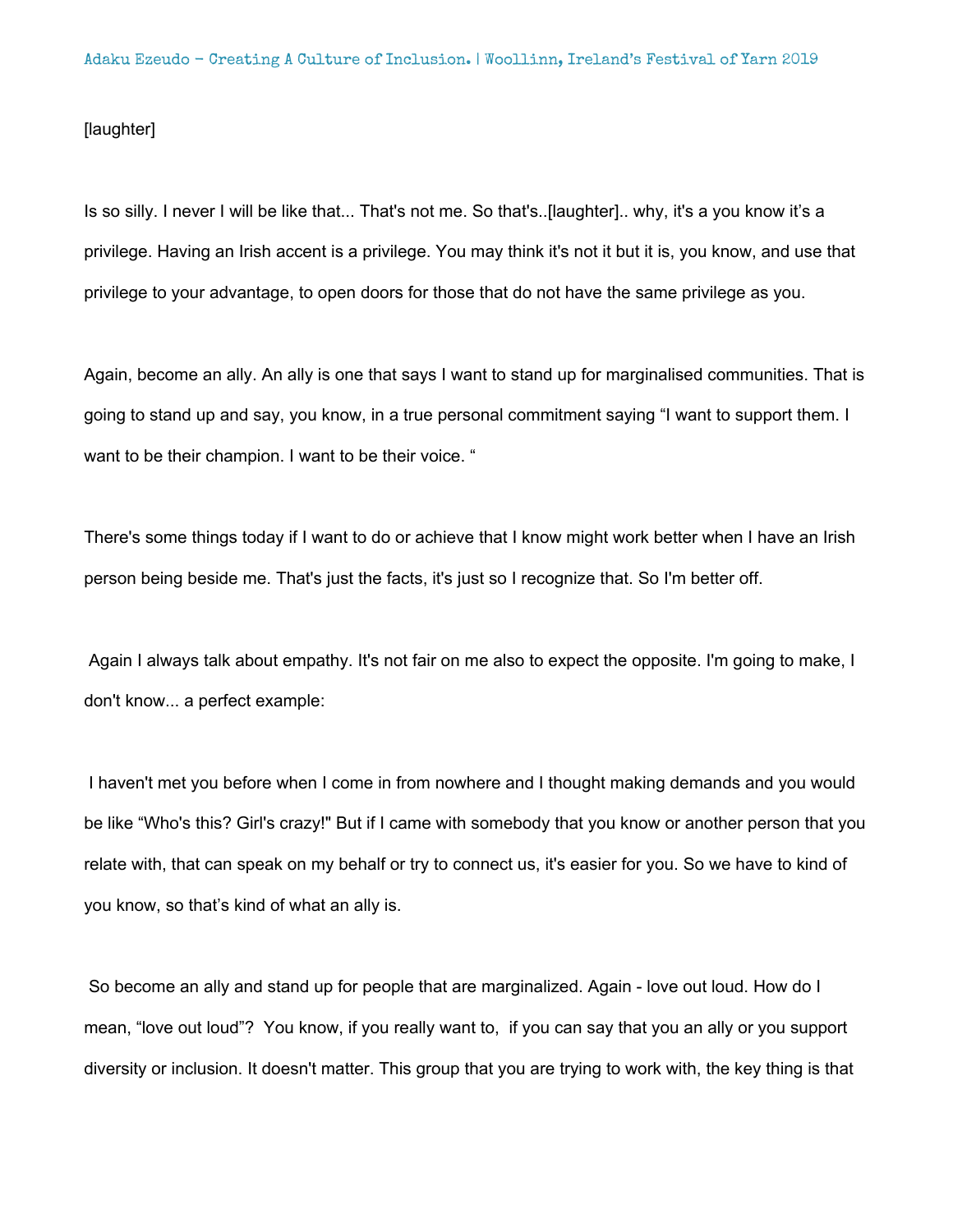you've identified,you know maybe an ethnic group, or a disability group, an LGBT group that you want to support. It's not enough to support them behind closed doors. And I'm saying "oh yes we bow down" but if they have a post on social media, go and hear that post. Connect with them on social media so that they feel, you know, like you. That they belong. If your circle sees that you are comfortable with this kind of group it helps.

As well, help with the visibility of ethnic minority businesses. For example by sharing their business card. I actually took this idea from Lisa. She was so kind we had a meeting some day and she invited me for an event and I couldn't go because I had another thing coming up and she said okay if you cannot go I don't mind I could take your card and share it in the event. And I thought "Oh my god I've never been asked that." That was different and I really appreciated that. So thank you, thank you Lisa that little thing you did made a big difference. But I really believe that was really good so little things like that, call out lack of diversity whenever you are in a room that is not reflective of what Ireland is today and by that I mean ,because I know I gave this idea to someone and they said oh I couldn't say that "oh my boss. I would lose my job."

I know people got so scared but that it's not about that. I thought, it depends on how you say it. It should be, you know, in a meeting or events that bring teams together were we can have a conversation. It's about, you know, I'm thinking I would like to suggest, you know, where you could say things.

It's not really about you saying "I think this is wrong, this company is not doing well, you are not diverse." And, you know, it's not about pointing fingers. It's about making a suggestion and or maybe pointing it out in a nice way.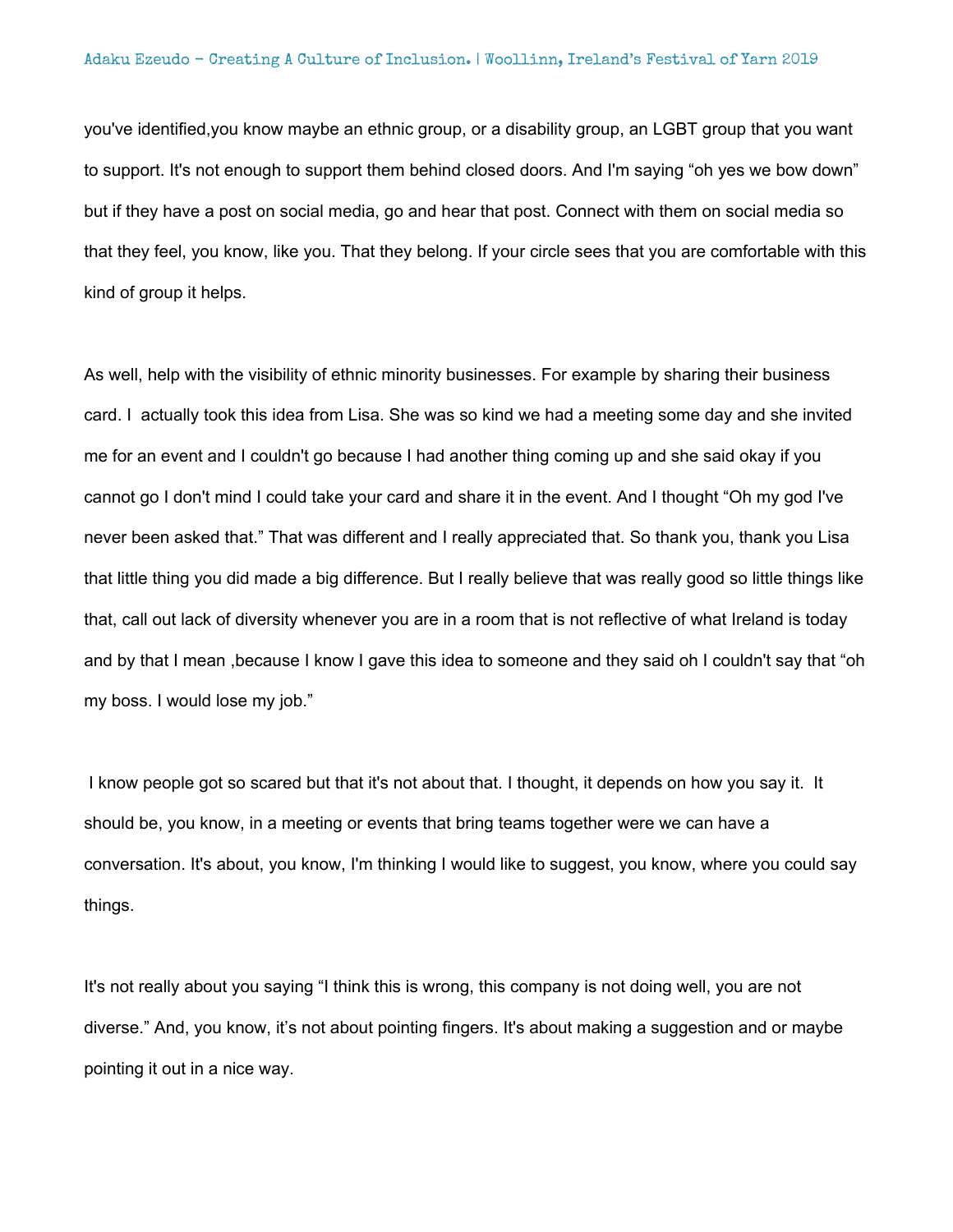Then again examine your network. Who is in it and who is not. Don't unintentionally exclude people who aren't like you. Open the door. Invite others with the different experience and perspectives in. Don't shy away from talking about uncomfortable or difficult conversations. When minority groups talk about white privilege or racism or micro-aggression, don't take it personally it is not an attack on you or an opportunity for you to get a defensive.

How about, I think it's a time to ask yourself how can I make a difference? What small role can I play? See it as a moment of learning.

Then a few more points:

Don't remain silent when you see inappropriate things that are said about minorities. Your silence makes you complicit. Remember to cut yourself when you stray in your messaging or your language or you revert to making assumptions and stereotyping. Ask yourself in that conversation what is this saying about this group? This will help you to know when to censor and self-regulate.

So in conclusion when you actively create a culture of inclusion you foster innovation. You enhance business reputation and you are able to connect with cultures and improve employee experience for all. No man is an island. We all need and depend. We need and depend on each other and all our unique experiences and capabilities, to innovate, to push forward and to push outside of our own comfort zone and to become the better as businesses and as people. So progressive businesses like yours do not stand still. They evolve. There are plenty of ways that we can choose to evolve but one way to have